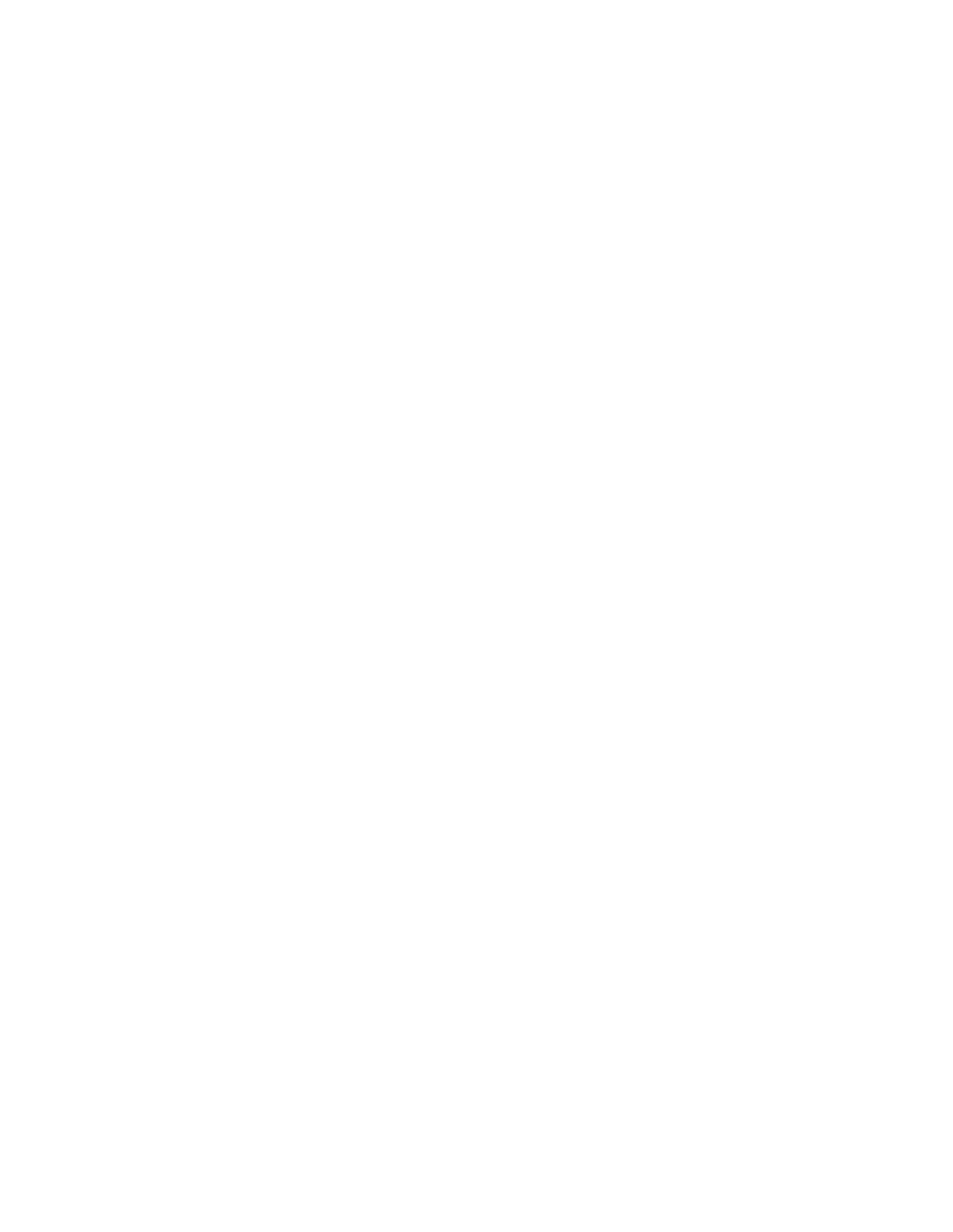inability of the department or its successor agency providing adoption services under this part pursuant to any executive order or pursuant to any other legislation to make timely changes to such mandatory forms.

(3) Notwithstanding the provisions of the Uniform Administrative Procedures Act, or any other provision of Acts 1996, ch. 1054, to the contrary, any forms promulgated by the department, or its successor state agency providing adoption services under this part pursuant to any executive order or pursuant to any other legislation, which forms are related to any provisions of this part for the implementation of the contact veto or consent to contact or release of identifying information process involving the access to records pursuant to this part, shall be effective as emergency rules, following approval of such emergency rules by the attorney general and reporter, upon the date of the filing of such rules with the secretary of state; provided, that the provisions of the Uniform Administrative Procedures Act, relative to the promulgation of such rules as permanent rules must be followed.

(d) Any other rules required by the departments of children's services, health, and general services to effect implementation of this part upon the effective dates of any sections in this part, including rules establishing fees and charges for services, shall, notwithstanding any law to the contrary, be effective as emergency rules on the date of filing such rules; provided, that the provisions of the Uniform Administrative Procedures Act, related to promulgation of such rules as permanent rules must be followed.

(e) The departments of children's services, health, and general services shall be authorized to promulgate such other rules pursuant to the Uniform Administrative Procedures Act, as may be necessary for the implementation of this part.

(f) The departments of children's services, health and general services shall make master copies of all forms necessary for compliance with Acts 1995, ch. 532, available to all clerks of courts with adoption or surrender jurisdiction, to the administrative office of the courts, to the department of children's services' county offices, to all licensed child-placing agencies and to any persons requesting them. Such master copies may then be duplicated and such exact duplicates shall be valid for any use required by this part. Master copies may, in addition, be provided to the clerks, the administrative office of the courts, the department of children's services' county offices, to all licensed child-placing agencies and to any persons requesting them by any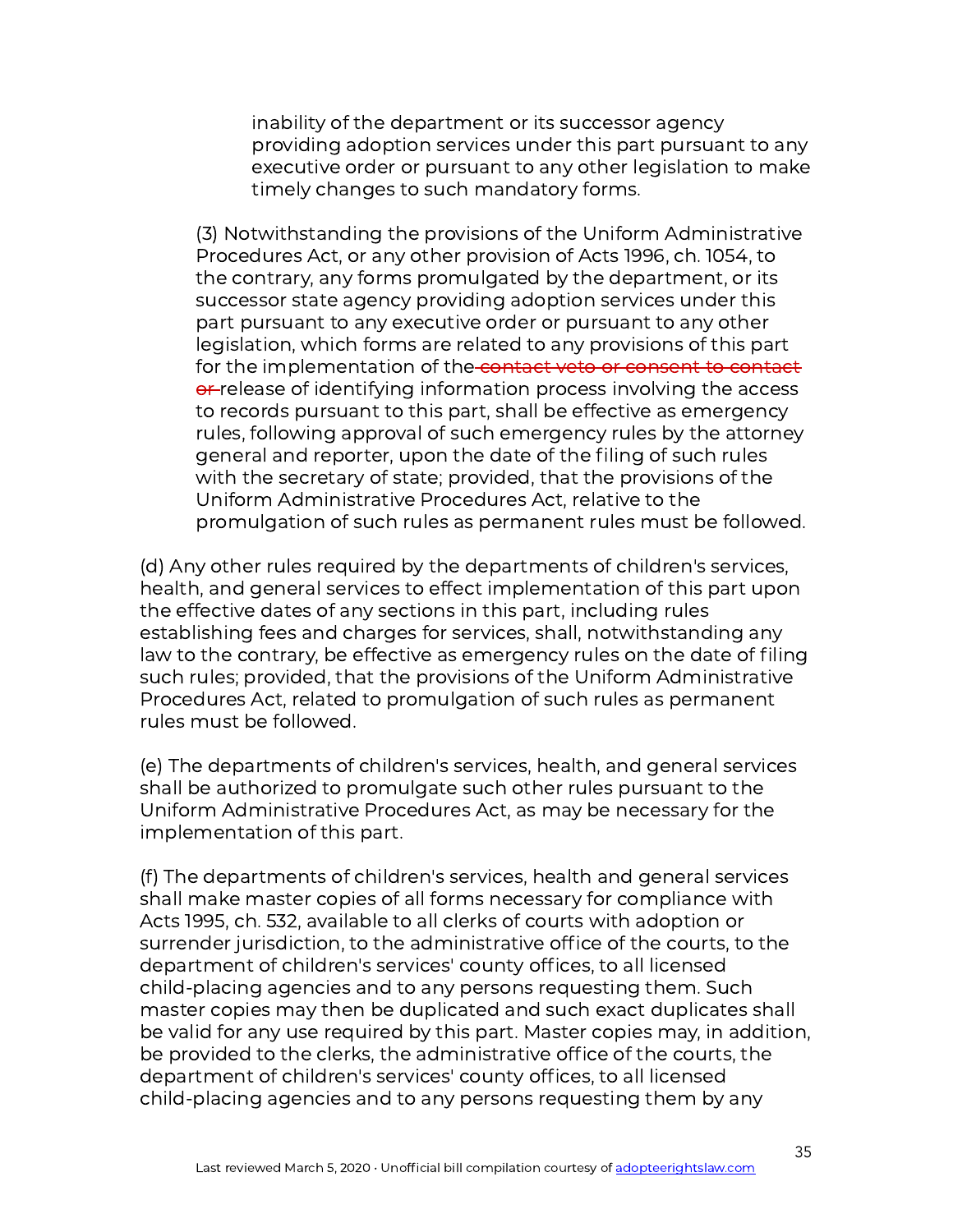suitable electronic medium as is deemed suitable to each of the departments for its purposes. Electronic facsimile copies of the forms prescribed under this section shall be valid for use as may be required.

## The following provisions are repealed:

Part 3 Adoption Contact Veto Registry

36-1-301. Advance notice system.

36-1-302. "Advance notice period" defined.

36-1-303. Persons entitled to file a request for advance notice.

36-1-304. Advance notice registry.

36-1-305. Promulgation of necessary rules and regulations.

## 68-3-313. New certificate of birth — Sealing of documents.

(a) (1) All legal documents pertaining to the adoption, legitimation or order of paternity, together with the certificate of birth in the original name, shall be placed in an envelope and sealed following the preparation of the new certificate.

(2) These sealed documents shall be preserved in a fireproof vault in the department and shall not be removed from that office, except by order of a court of competent jurisdiction.

(3) The sealed documents shall be opened by the state registrar for the purpose of issuing a copy of the certificate in the name at birth, upon receipt of a certified copy of an order of the court that granted the adoption, legitimation, or order of paternity or in legitimations by subsequent marriage of the parents or upon receipt of a directive from the department of human services consistent with § 36-1-126, § 36-1-127 or § 36-1-130 or § 36-1-127.

(4) Upon receipt of a certified copy of an order from the court of competent jurisdiction ordering the annulment of an order of adoption, legitimation, or order of paternity or the replacement of a certificate of birth in the original name on file, the state registrar shall open the sealed documents, replace the certificate of birth in the original name in the volume of births in which originally filed, remove the new certificate, and place it under seal